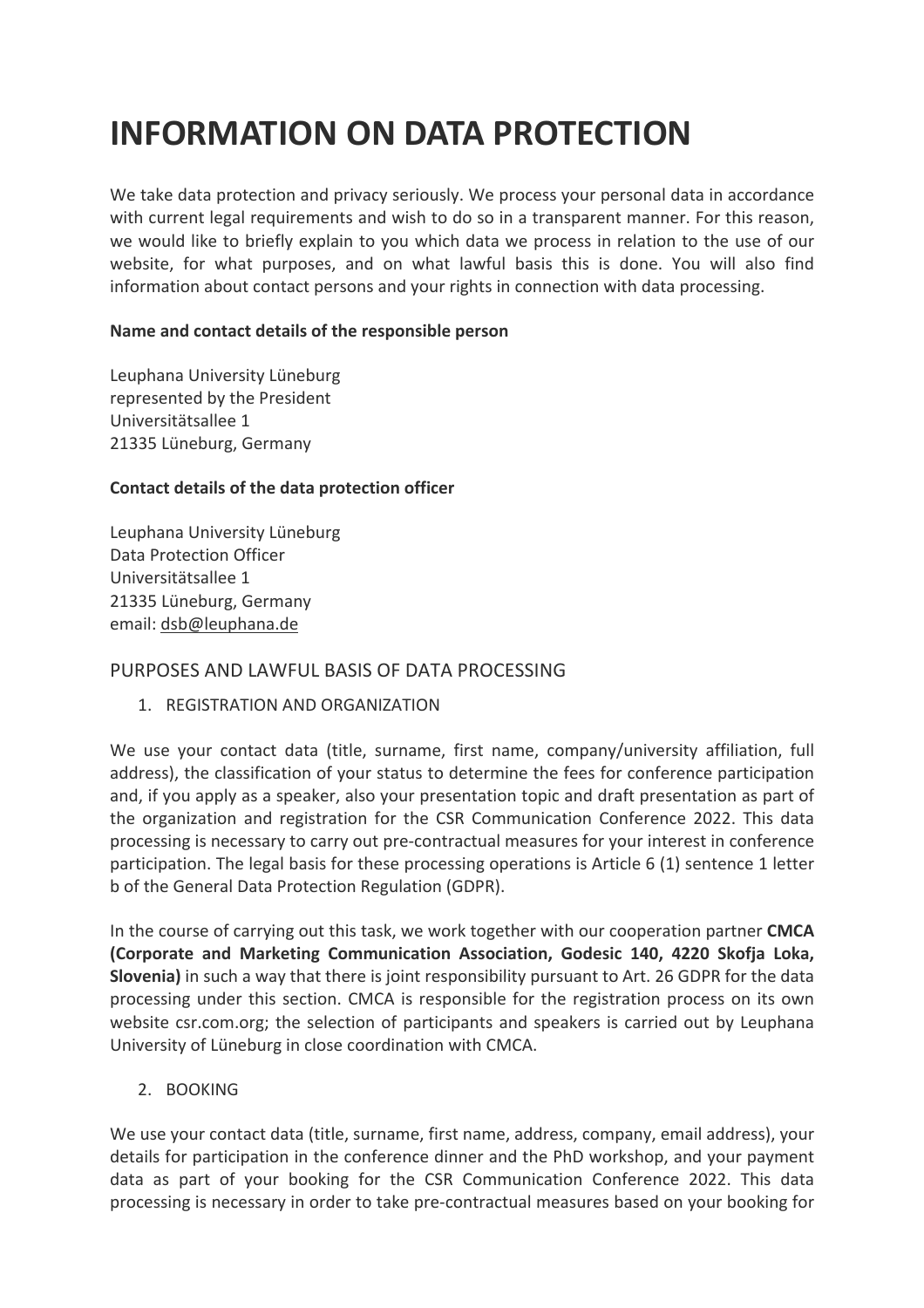conference participation and to subsequently fulfill the contract. The legal basis for these processing operations is Art. 6 para. 1 p. 1 letter b of the General Data Protection Regulation (GDPR).

In the context of performing this task, we cooperate with the service provider **XING SE (Dammtorstraße 30, 20354 Hamburg, Germany)** in such a way that there is joint responsibility pursuant to Art. 26 GDPR for data processing under this section. XING is responsible for handling the booking and payment process (ticketing); Leuphana University Lüneburg selects the participants.

# 3. VIDEOCONFERENCE: ZOOM

If you are unable to attend the conference in person, you can follow individual program items via the **Zoom** video conferencing software **(55 Almaden Boulevard, 6th Floor, San Jose, CA 95113; e-mail: info@zoom.us)**. We will use your credentials (title, name, and email address) to invite you to join the videoconference via Zoom, if needed. If you participate via your own device, we processed the following meeting data via Zoom to provide the service: Meeting topic and duration, start and end (time) of participations, meeting description (optional), chat status, participant IP addresses, Mac addresses and other device IDs if applicable; approximate location to connect to the nearest data center; device/hardware information such as device type, operating system type and version, client version, camera type, microphone or speaker, connection type, and audio and video data if applicable, to the extent you share/turn on your camera and microphone. Your selected username, audio and video data will be displayed to the participating people, if applicable. Please note that when downloading the application, data may be collected by Zoom over which we have no control. For more information from Zoom on this, please visit:

# https://zoom.us/de-de/privacy.html

We use Zoom's end-to-end encryption as far as possible, so that Zoom itself does not gain any insight into the content of the video session. This may not be available in individual cases, e.g. when using breakout rooms. The use of Zoom is necessary due to its performance, especially for participants from rural areas, for the implementation of the event for lack of suitable alternatives and thus for the fulfillment of the contract.

We process this data in order to enable you to participate in the conference via video conference as part of the performance of the contract. The legal basis is therefore Art. 6 para. 1 p. 1 letter b) GDPR.

In this context, we would like to point out that this data may also be partially processed by Zoom in the USA. You can find more information below in the section "Transfer to third countries".

# 4. RECORDING AND PUBLICATION OF THE LECTURES

We would like to record a part of the presentations during the conference (the keynotes and panels) using Zoom in order to make them available to all conference participants for a period of four weeks after the conference. The recording will be done locally on Leuphana's own servers, the video files will be made available to the participants via the Leuphana website and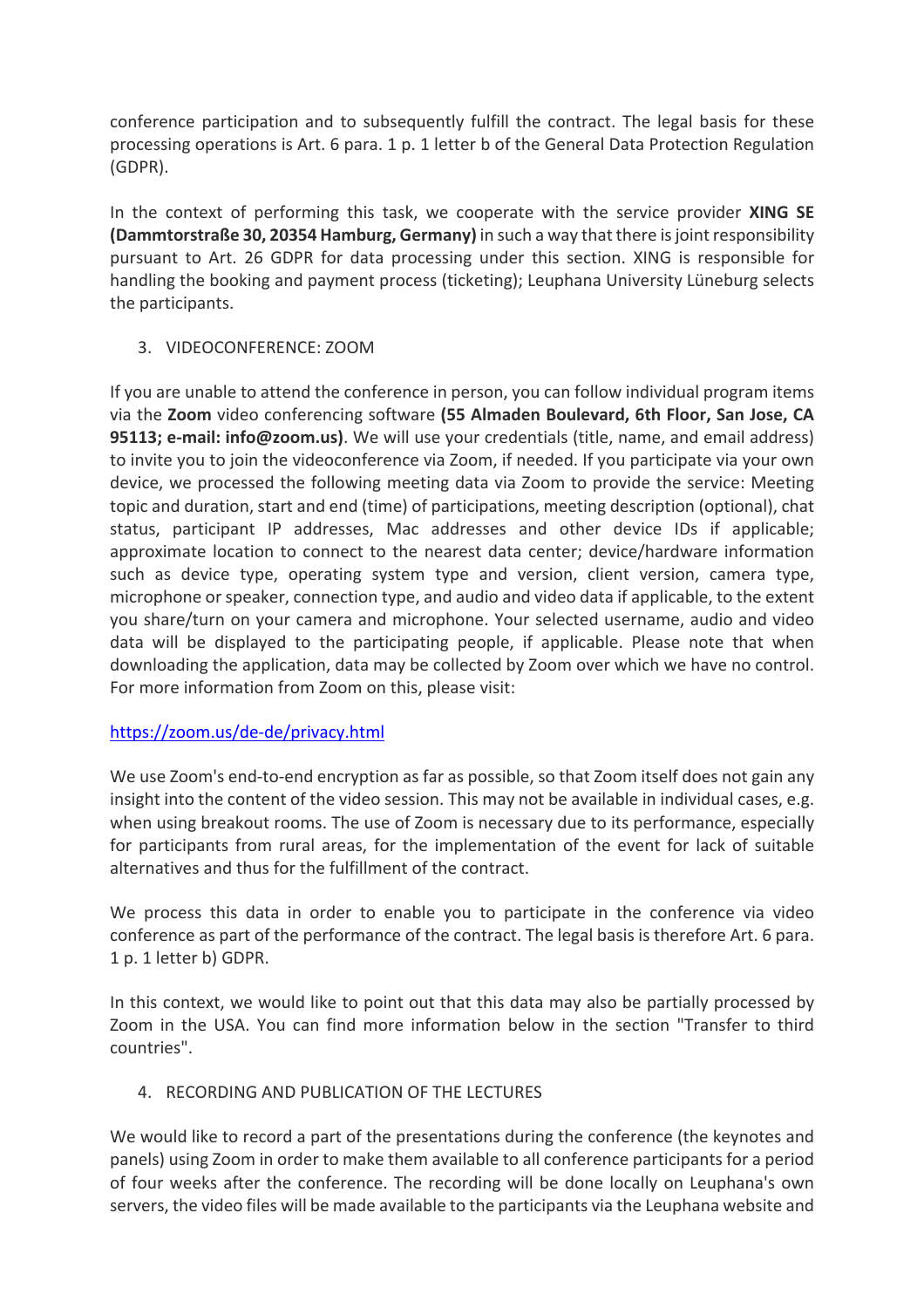there within a password-protected area. You will receive the access data for this area during the conference. We process this data in order to enable you to access the conference content at a later date for a limited period of time as part of the performance of the contract. The legal basis is therefore Art. 6 para. 1 p. 1 letter b) GDPR.

With regard to the use of the Leuphana website and the associated processing of personal data, we refer to the general data protection information, which you can access via the following link:

https://www.leuphana.de/datenschutz.html

#### 5. PHOTO AND VIDEO RECORDINGS

Photos and videos will also be taken at the event, which may also include participants. We use these images to perform the public interest task of informing the public about how the university fulfills its mission. The images will be used for our own web presence, as well as for our social media presences (Facebook, Instagram, Twitter, Youtube). Selected images may be shared with members of the press, or with our cooperation partner CMCA for public information purposes about the event. The data processing is necessary for the fulfillment of this task. The legal basis for this processing is § 3 p. 1 sentence 1 NDSG (Lower Saxony Data Protection Act), Art. 6 para. 1 p. 1 letter e), para. 2 and 3 GDPR in conjunction with § 3 p. 1 sentence 1 p. 10 NHG (Lower Saxony Higher Education Act).

#### GENERAL INFORMATION

Even if you do not make use of your rights below, your data will only be stored by us for as long as is necessary for the above-mentioned purposes. This does not apply if, in derogation thereof, a longer storage or retention period is required by law or is necessary for legal enforcement within the statutory limitation periods. Insofar as data is only retained for the aforementioned purposes, data access is limited to the extent necessary for this purpose.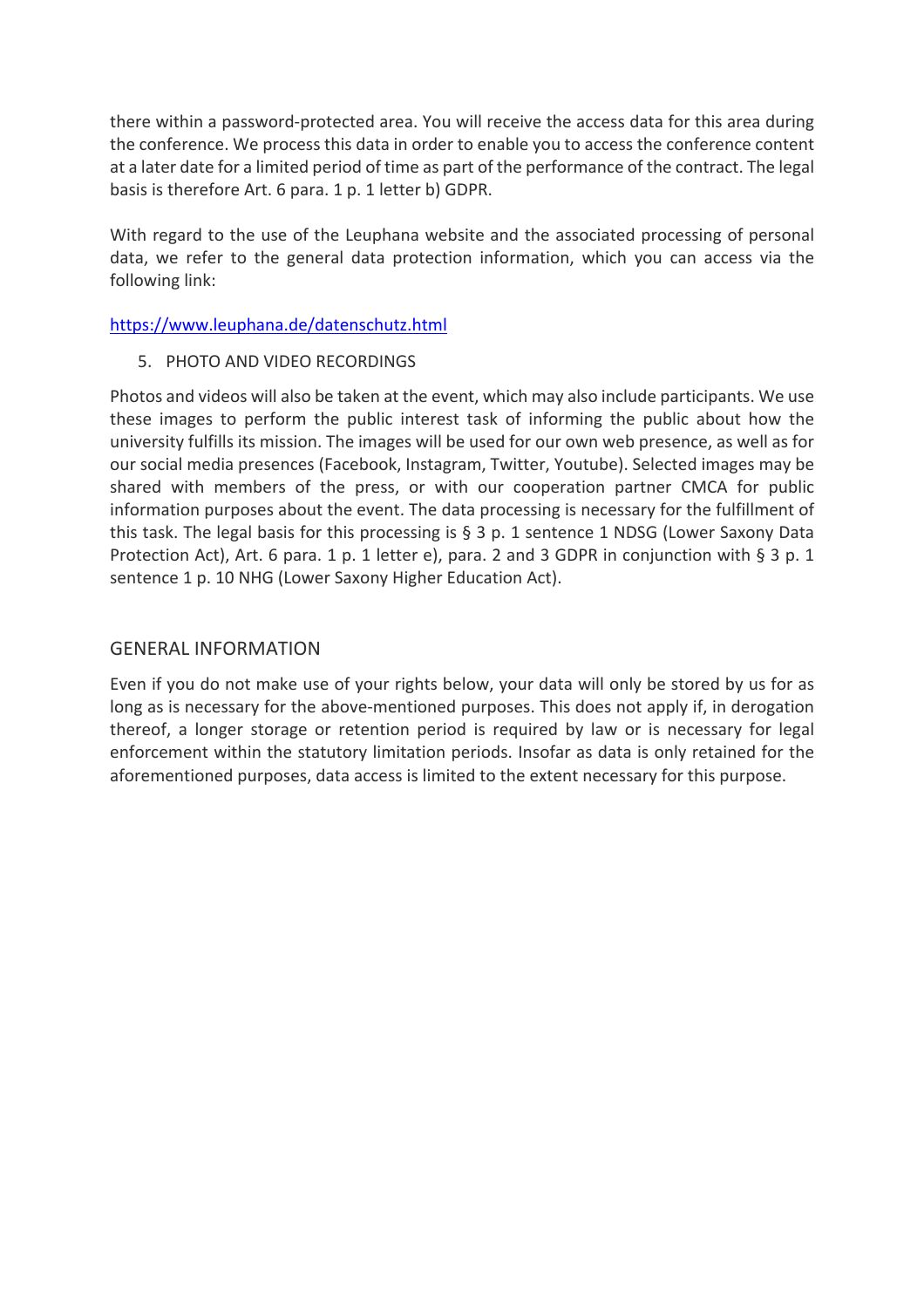As a matter of principle, we keep your data to ourselves and only make it available to those employees who need it for their work within the scope of fulfilling their tasks. This does not apply if we are required by law to disclose it. In addition, we reserve the right to have some of these activities, such as conducting the video conference or registration/payment processing, carried out by third-party providers, provided that they offer sufficient guarantees that appropriate technical and organizational measures are implemented in such a way that the data processing is carried out in accordance with legal requirements and ensures the protection of your rights. For participation via videoconference, we use the provider Zoom (55 Almaden Boulevard, 6th Floor, San Jose, CA 95113, USA).

We would like to inform you that the provision of your data is necessary for the fulfillment of the contract. If you do not provide your data, the consequence for you will be that the fulfillment of the contract will be prevented, or even that the contract may already not be concluded.

For the sake of completeness, we would like to inform you that further consequences under civil law may arise from a contractual relationship that has been concluded but cannot be performed.

An automated decision-making including profiling in the sense of Art. 22 (1) and (4) GDPR does not take place.

#### *TRANSMISSION TO THIRD COUNTRIES*

We use the service provider Zoom within the scope of an order processing relationship to conduct a video conference via Zoom. Zoom is a U.S. company, so that it cannot be ruled out that personal data may end up in the U.S., where there is no comparable high standard of data protection as in the EU. For example, the company is not subject to external supervision by bodies comparable to the European data protection authorities. Furthermore, the legal options for data subjects to influence data processing or obtain information are less extensive than in the scope of the GDPR. This also applies to the limited legal protection options for EU citizens in the USA. Moreover, there are no specific safeguards under Art. 46(1) GDPR to compensate for any shortcomings. This also applies in particular with regard to access to the data by other government agencies such as security authorities. Any use of Zoom with regard to the exceptional transfer to a non-European third country pursuant to Art. 46 (2) (c) GDPR is based on standard data protection clauses previously approved by the EU Commission.